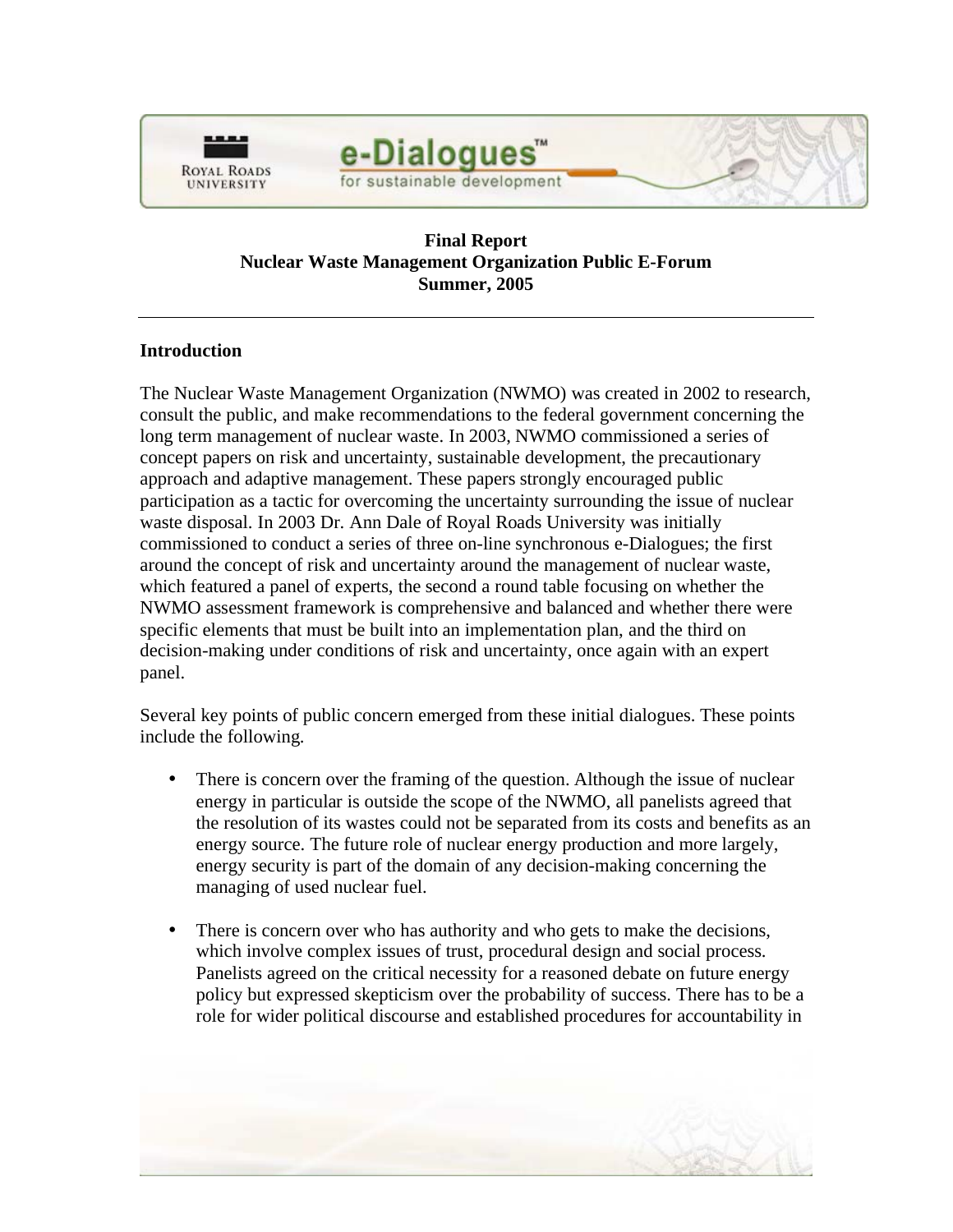decision-making, as well as for smaller scale exercises in deliberation, and the challenge lies in successfully articulating the two.

• There is a clear desire for a flexible used fuel disposal process. The selected management approach should be able to be modified to fit new or unforeseen circumstances, including the possible benefits of additional research into the management of nuclear fuel waste. The approach should provide flexibility to future generations to support improved management options, change decisions, and not place burdens or obligations on future generations that will constrain them. The approach should be able to function satisfactorily in the event of unforeseen surprises, and allow future generations to benefit from the development of improved management options.

NWMO further contracted with Royal Roads University and Dr. Ann Dale to lead an online public forum on their Draft Report, *Choosing a Way Forward: the Future Management of Canada's Used Nuclear Fuel*. The summary that follows documents this process.

#### **Background**

The synchronous on-line e-Dialogue methodology developed by Dr. Ann Dale at Royal Roads University continues to evolve and be refined. The format is particularly suited to enhancing dialogue around issues such as the management of used nuclear fuel. The first three dialogues demonstrated the format's ability to reveal the deeper questions and concerns beneath the discussion of the details of the disposal methods. E-dialogues are grounded in collaborative inquiry methods that are designed to expose dialectical thinking as a means to identifying solutions to some of the complex issues facing Canadian society. Second, it responds to the increasingly plural nature of Canadian society by trying to identify points of consensus around public policy issues. Third, this methodology has proven itself as a viable way to bring together disparate expertise and disciplinary backgrounds in an e-space designed to facilitate dialogue. Fourth, edialogues allow for more critical reflection in the absence of normal physical cues in face-to-face meetings. Fifth, they are ideally suited to bringing together diverse groups of people, eliminating time and place constraints through reduced transportation and transaction costs. Sixth, they eliminate expensive transcribing costs and the full record of the meeting is available on-line for future analysis and referral. Lastly, the website and archived record are completely transparent and accessible to the Canadian publics.

Further website design was conducted by the research team, Drs. Ann Dale and Lenore Newman to provide background for the additional dialogue. The document "Choosing a Way Forward: The Future Management of Canada's Used Nuclear Fuel" was made available for participants to review. This new material was presented with the goal of furthering education and literacy, as well as the key objectives of NWMO's mandate.

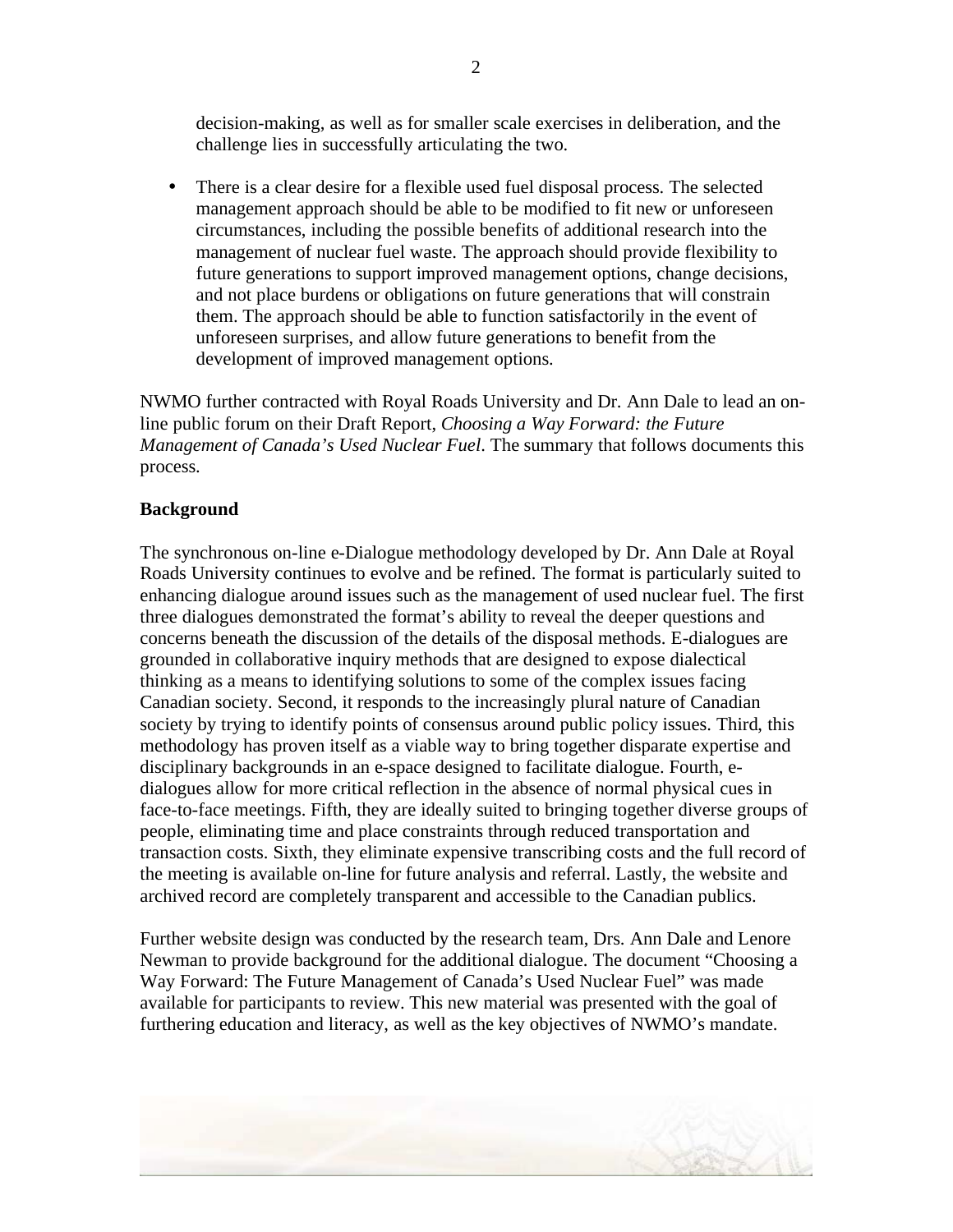Access to the background material for the first three dialogues was maintained. This information was chosen with three educational objectives in mind. Firstly, the concept of complex issues with large uncertainties was introduced in order to communicate why a very involved decision making process is needed. Secondly, the idea of a precautionary principle was outlined in order to suggest a methodology for engaging such problems. Lastly, a short description of the waste fuel bundles was included to help, in layman's terms, to define the scope of the problem and outline some of the potential risks posed by the spent fuel.

# **Methodology**

The fourth dialogue was in the form of an asynchronous electronic forum, running from July  $1<sup>st</sup>$ , 2005 to August  $15<sup>th</sup>$ , 2005. Concern was expressed about the timing of the online forum as many people are not available during the summer, however, the timing is dictated by the mandate of the organization and is not flexible.

The draft study report *Choosing a Way Forward*, was linked to the forum, along with the executive summary. To provide context, an on-line personal interview was conducted between Dr. Ann Dale, and Elizabeth Dowdeswell, President, Nuclear Waste Management Organization. This interview took place on June 13th, 9am – 1pm EST. This interview was then published on the website to provide additional context to the draft study report.

The on-line public forum was designed to facilitate access to Canadians who prefer to communicate using internet technologies, to facilitate reflection on the NWMO recommendations and to record comments and concerns on the part of the wider Canadian public. Several framing questions were posed.

- In what way, if any, do you think the proposed Adaptive Phased Management approach is an appropriate approach for Canada?
- What concerns, if any, do you have about this approach?
- What improvements, if any, would you like to see made?
- What more would you like to know about the proposed approach, or more generally about the work of NWMO?

# **Outreach**

In the last week of June, 2005, the on-line forum was publicized to the research database of over 1200 individuals, Royal Roads students and former alumni, as well as to the Canadian Consortium of Sustainable Development Research (CCSDR). The forum was also publicized on several energy and educational listserves. As well, NWMO publicized the introduction of the on-line forum to its database of contacts. In addition, the forum was again publicized to networks and contacts the last week of July 2005. A copy of the e-flyer is attached as Appendix A.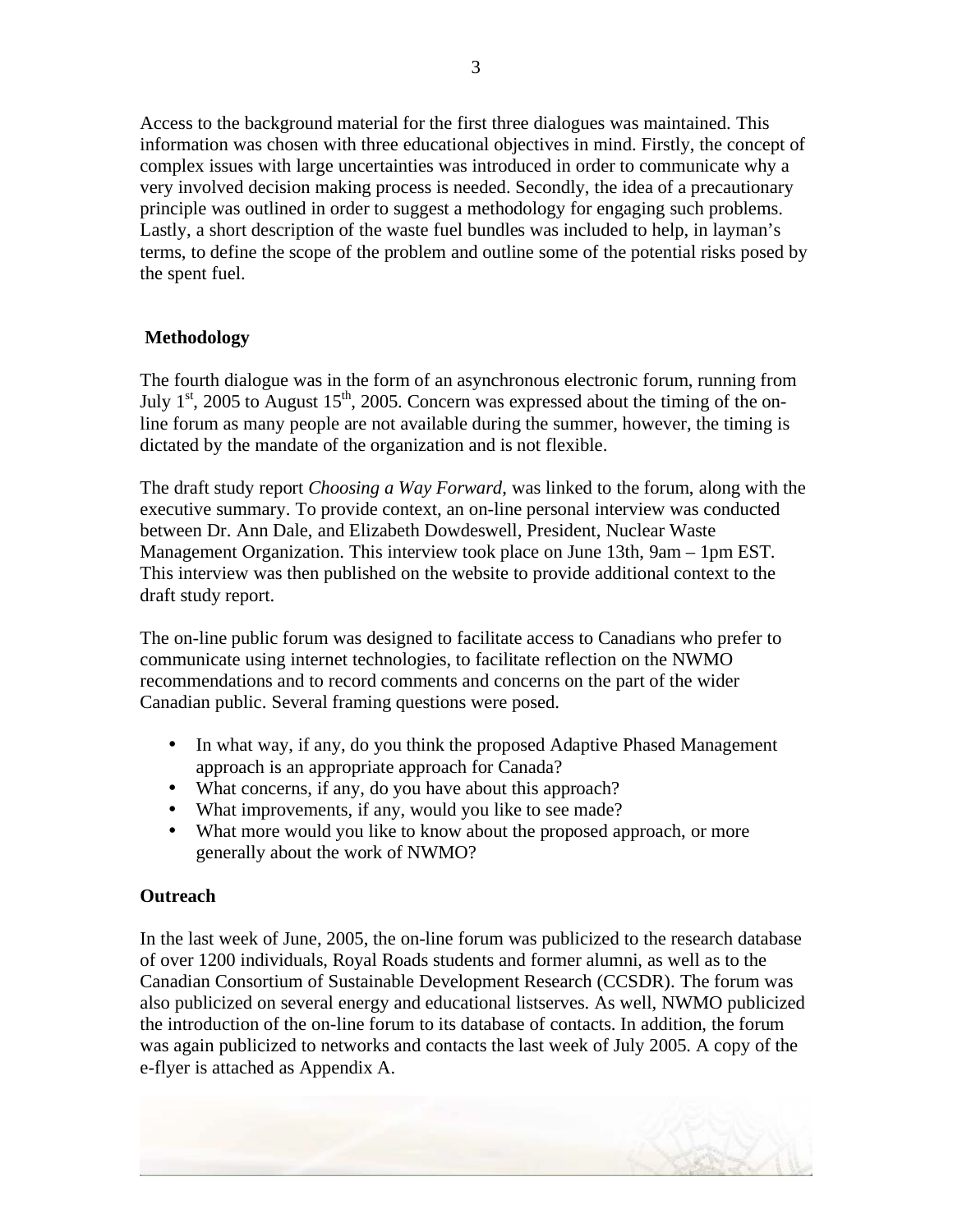In spite of the difficult timing for the on-line public forum, there were 577 unique visits to the home page for the e-dialogues, 403 unique visits to the NWMO introduction page. As well, 75 people downloaded the interview with the head of NWMO, and 25 the draft study, compared with previous downloads of e-Dialogue PDFs of 103 hits.

#### **Observations**

As predicted before implementation, participation was very light given the time of year. Many people were away on holiday while the forum was in operation, although in July there were 364 hits to the site and 213 hits for the two-week August period, indicating a sustained interest in the subject matter.

As with the previous dialogues, there were a large number of "lurkers" who did not post. Upon questioning several of these people reported that hey felt they did not have enough knowledge compared to some of the other posters, and thus they did not let their views be known. This "tyranny of the expert" is of great theoretical interest to us, and poses a practical barrier to dialogue participation. The controversial, value-laden and politically sensitive nature of this issue is enough of a barrier to meaningful dialogue, in addition to this fear of not being expert. Moreover, the vehemence of the vested interests and competing agendas involved in this particular issue make meaningful dialogue particularly challenging, as well as the visceral level of politics. The politics of this complex public policy issue paradoxically can cripple the understanding of the science and the technical issues, thereby making the use of expertise and how well it is communicated to the general public even more critical.

As was the case in the synchronous e-Dialogues preceding the on-line public forum, generally participants felt the NWMO process was good and was integral. The forum, however, was a much more confrontational environment than the previous three synchronous dialogues. There was a high level of mistrust of other posters, the dialogue process, and in some cases even of the NWMO process itself. Several posts diverged into heated discussion between two participants with polarized views, and most of these discussions strayed to the issue of energy production. There was a worry that money going towards used fuel disposal was taking away from the development of alternative energy sources, and that the selection of a used fuel disposal method is a Trojan horse designed to allow for expansion of the nuclear industry. On the other hand, some posters feared that deep burial would destroy the nuclear industry due to its high cost and public visibility. There was suspicion on both "sides" of the issue that continued to override discussion of the specifics of the draft study report and concerns about the future of the nuclear industry. There was a clear view on both sides of this issue that the people on the other side will not listen to reason.

Despite this rather challenging environment, several individual points of interest emerged.

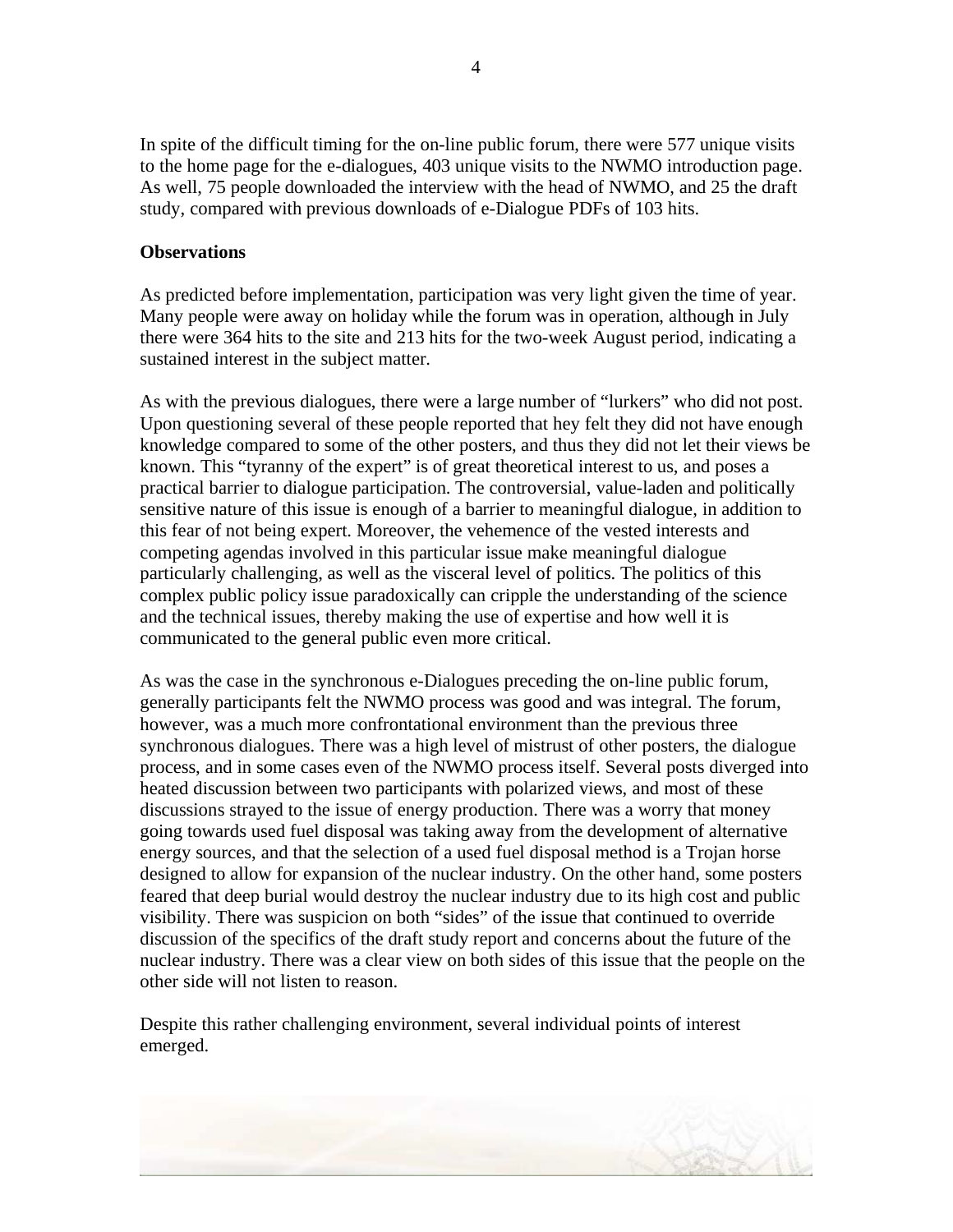- Participants wondered whether the selected used fuel disposal method be scaled to accommodate a range of future fuel amounts, ranging from a situation in which no new nuclear power generating stations are built to a situation in which nuclear power use in Canada is greatly expanded? In short, is the selected option flexible with respect to the amount of used fuel to be stored?
- Once again there was a strong feeling that the entire fuel cycle needs to be considered. By including Saskatchewan as a potential repository site, the NWMO widened this concern to include the effects of Uranium mining. Several posters felt a "cradle to grave" approach is needed in this industry.
- The issue of used fuel transport was raised briefly, and it was suggested that siting should take this concern into account.
- The question of what constitutes a "willing" community was raised. Some argued that the used fuel should be located away from population centres, others argued that it should be guarded.
- There was confusion about the role of the Nuclear Liability Act, indicating that there needs to public clarification as to who would be responsible for transportation accidents, failure of the containment site, etc.
- It was asked what will happen if the recommendations of the NWMO are rejected.

## **Conclusions**

Two strong and recurring themes highlighted the outcomes of this dialogue series. The first was the desire for flexibility. The public does not want to pursue an option that makes an irreversible choice. The inclusion of this flexibility in *Choosing a Way Forward: the Future Management of Canada's Used Nuclear Fuel* was in general popular with both those who feel the used fuel may be of value in the future and those who hope a better treatment method will be developed. The second, and perhaps strongest theme, is that the disposal of used nuclear fuel should not be considered in isolation from the generation of such fuel, and in a broader sense the entire fuel cycle from mining to disposal. Though such a national conversation is clearly beyond the scope of the NWMO, such a conversation might be necessary before the public will accept any option for the disposal of used nuclear fuel.

The final public forum highlighted that if the NWMO recommendation is to be accepted by the public there must be a concentrated effort to build trust among the public. Canadians are highly polarized in their views of nuclear power, and an appeal to science or "fact" will not likely be enough to convince them of the acceptability of any chosen disposal option. There is a general suspicion of the industry and anger at the amount of money that has gone to the Canadian civilian nuclear program. Though these impressions are arguably unfair given the public's general acceptance and apathy to other byproducts of industry in general and power production in particular, mistrust of the nuclear power industry will prove to be a formidable barrier to implementing a used fuel disposal plan.